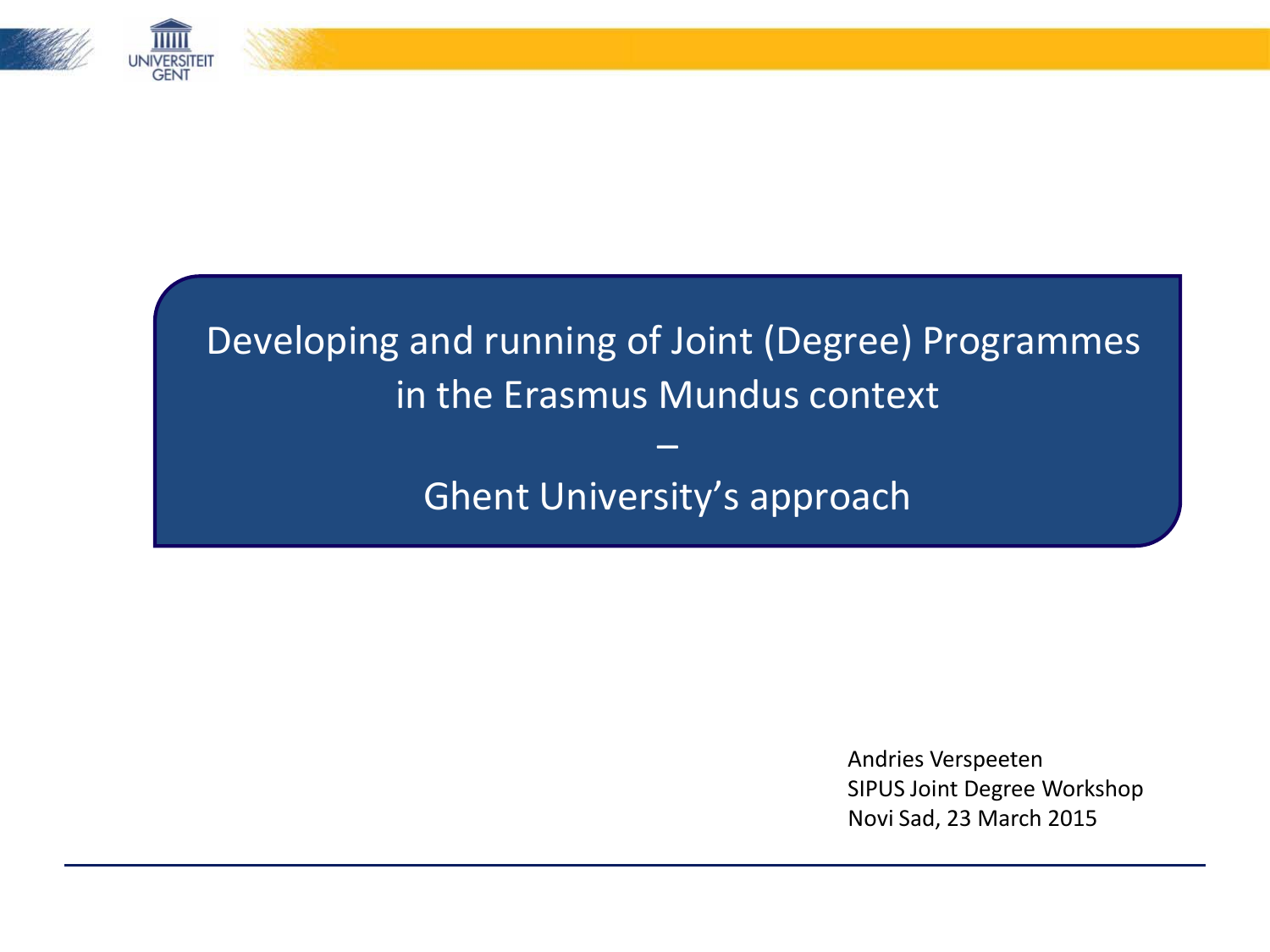

#### **PRESENTATION**

Topics:

- Ghent University
- Joint Programmes in Erasmus Mundus
- Rationale
- Jointness
- Employability and sustainability

 $\rightarrow$  point of view of an administrator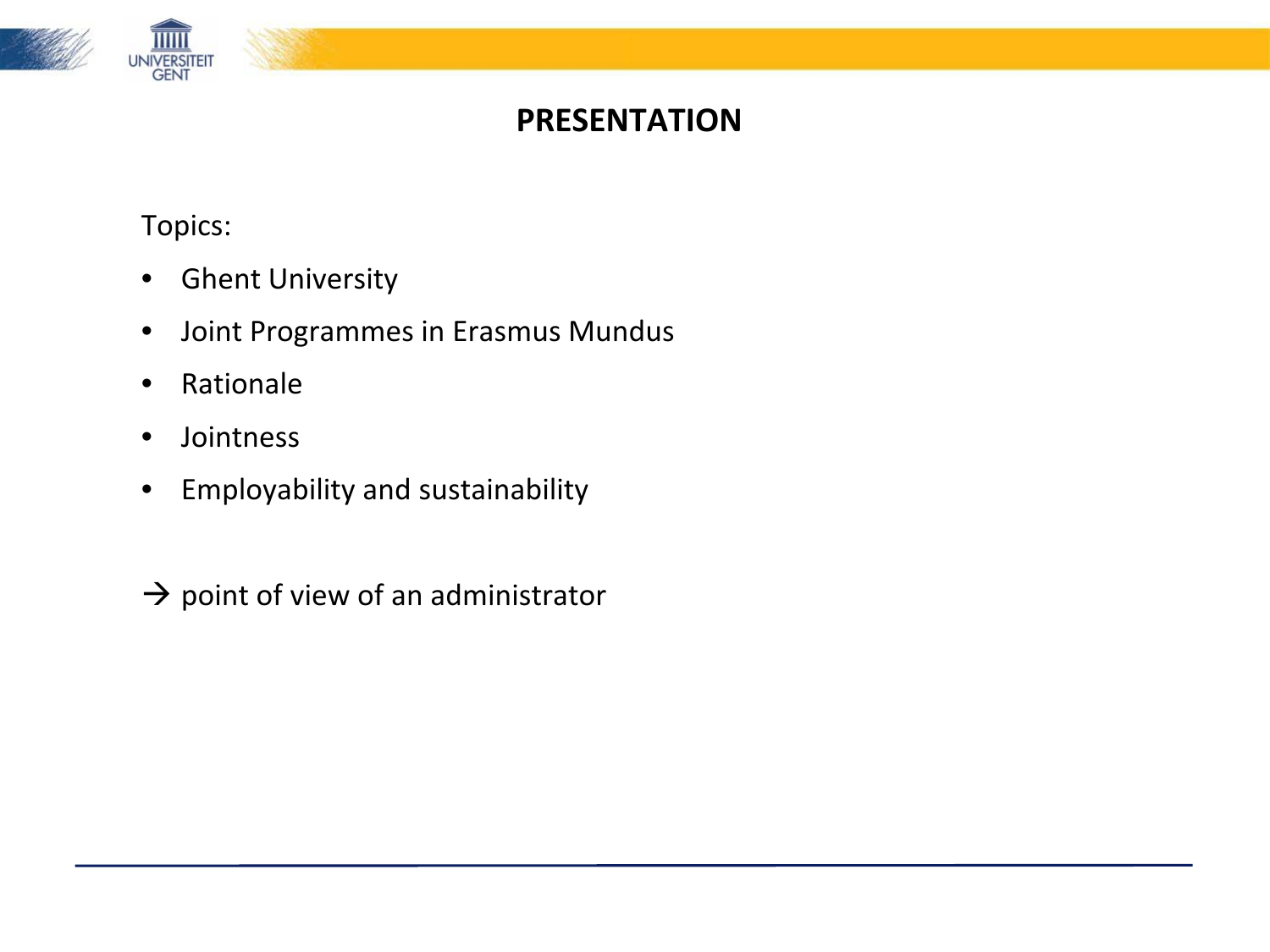

#### **GHENT UNIVERSITY**

- Founded in 1817, former state university
- Comprehensive university, research-based education
	- 61 BA programmes
	- 149 MA programmes
- "*Ghent University defines itself in a broad international perspective*"
- Dutch speaking university
	- 40 English-taught MA programmes
	- Large number of additional courses taught in English
- Total student population 2014-15 is 41,783 (11% is international)
- Active in EU funding programmes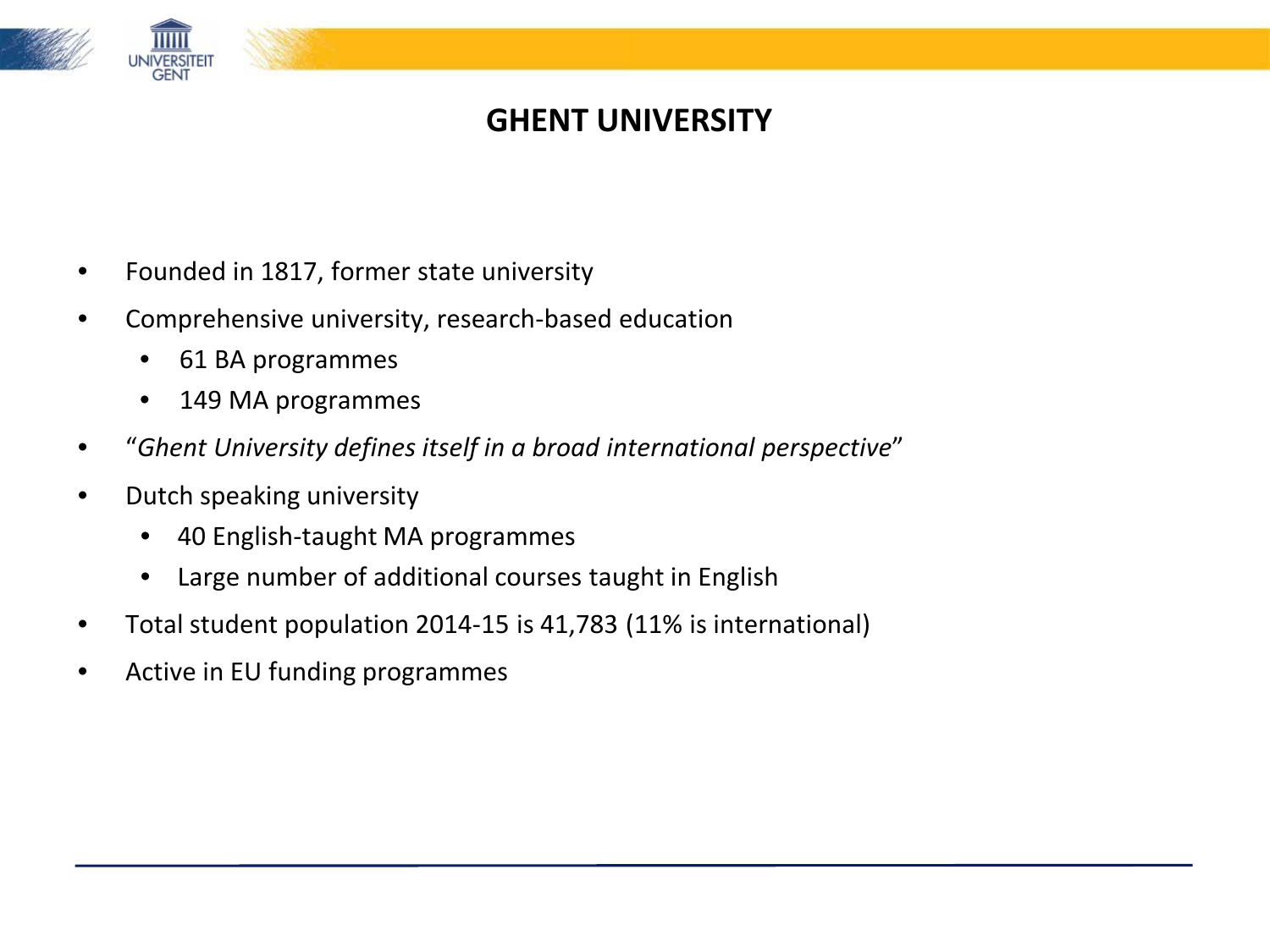

## **ERASMUS MUNDUS MC/JMD AT GHENT UNIVERSITY (UGENT)**

Co-ordinator :

- IMRD –International MSc in Rural Development (2004)
- EMSP European MSc in Photonics (2005)
- FUSION European Master in Nuclear Fusion Sc. and Eng. Physics (2005)
- EMBC International MSc in Marine Biodiversity and Conservation (2007)
- EUMAINE European MSc in Nematology (2007)
- IMFSE International MSc in Fire Safety Engineering (2009)
- IMETE International MSc in Environmental Technology and Engineering (2010)

Partner:

- EMLE European Master in Law and Economics, coord. Erasmus University Rotterdam (2004)
- CEMACUBE International MSc in Biomedical Engineering, coord. RU Groningen (2009)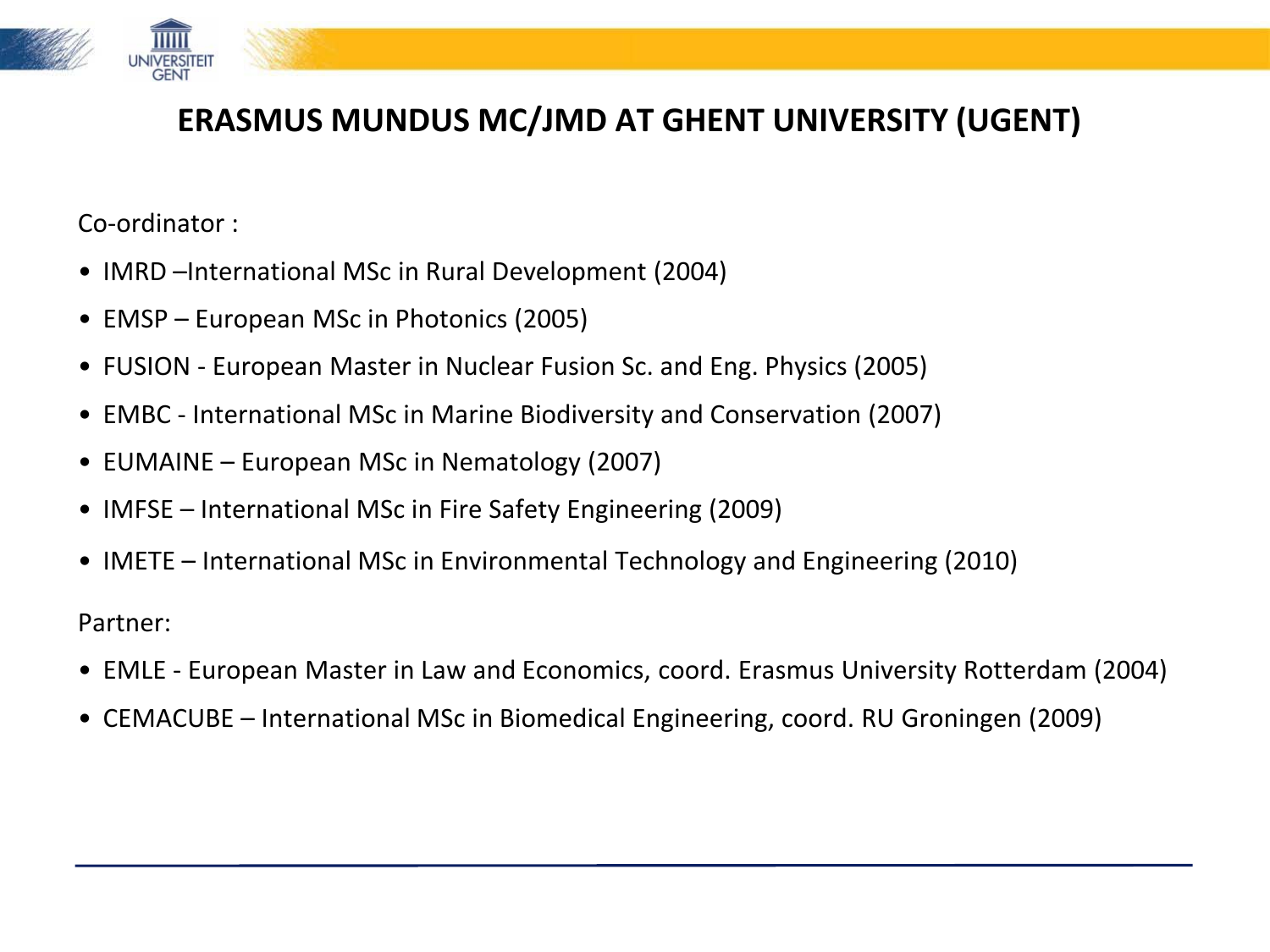

## **PAST SUCCESS RATE?**

- Experience of Ghent University in EU-projects
- Early adopter of Bologna process
- Bottom-up initiative of academics, supported by university administration
- Flemish Ministry of Education promoter of Erasmus Mundus
- 'critical mass' in Erasmus Mundus
- Educational standards of all partners involved

<-> adapt to new context of Erasmus+ : higher demands, new requirements, more competition

- shift in focus from intercultural aspect towards employability

- increased stress on sustainability: funding period reduced in length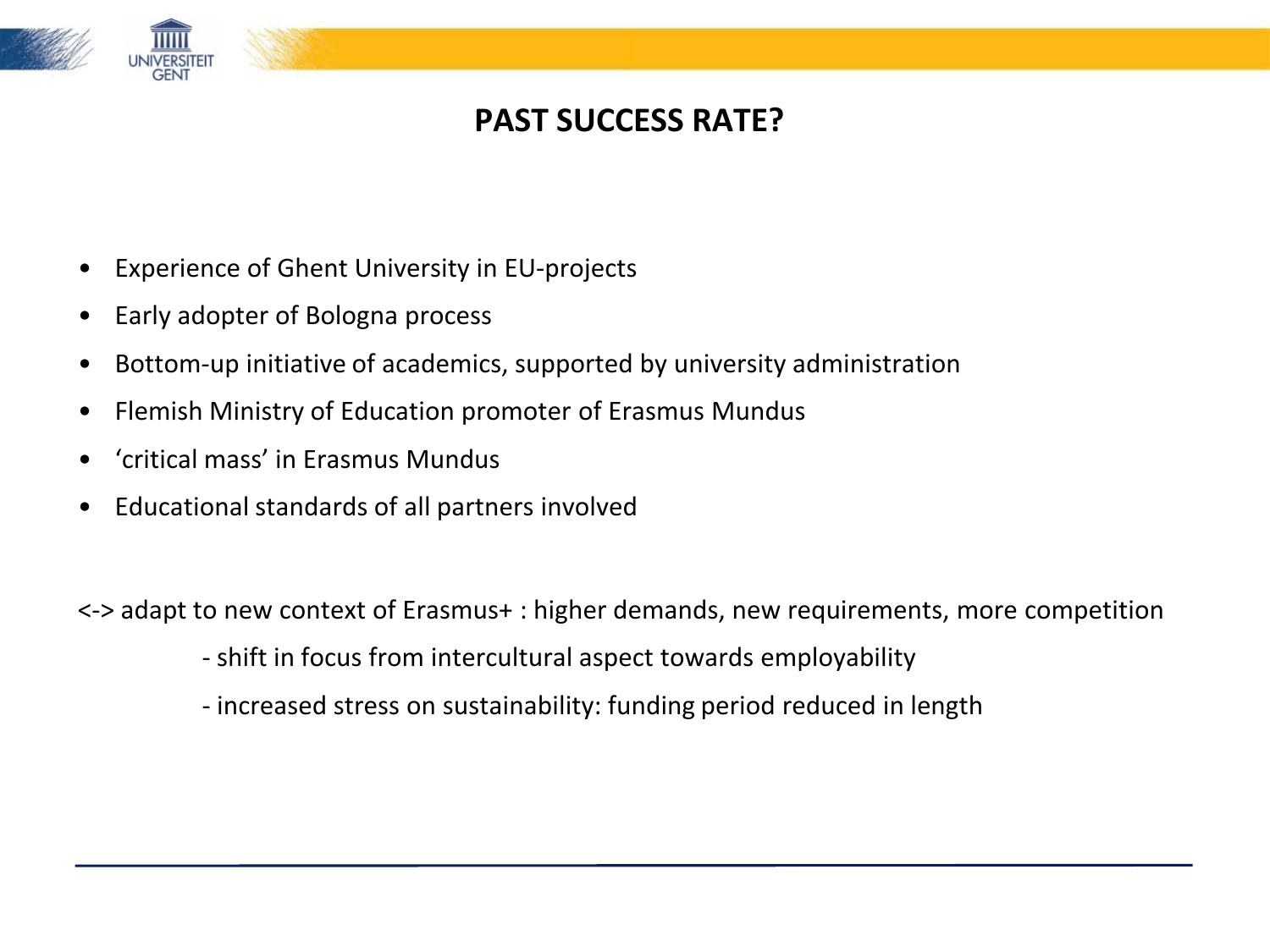

## **RATIONALE FOR SETTING UP**

Largely grown as bottom-up initiatives

- Deepen existing collaboration
- Offer a programme which locally cannot be offered in full
- Increase international visibility
- Expand international scientific network
- Recruit potential PhD-students
- Increased internal visibility for staff involved
- Funding opportunity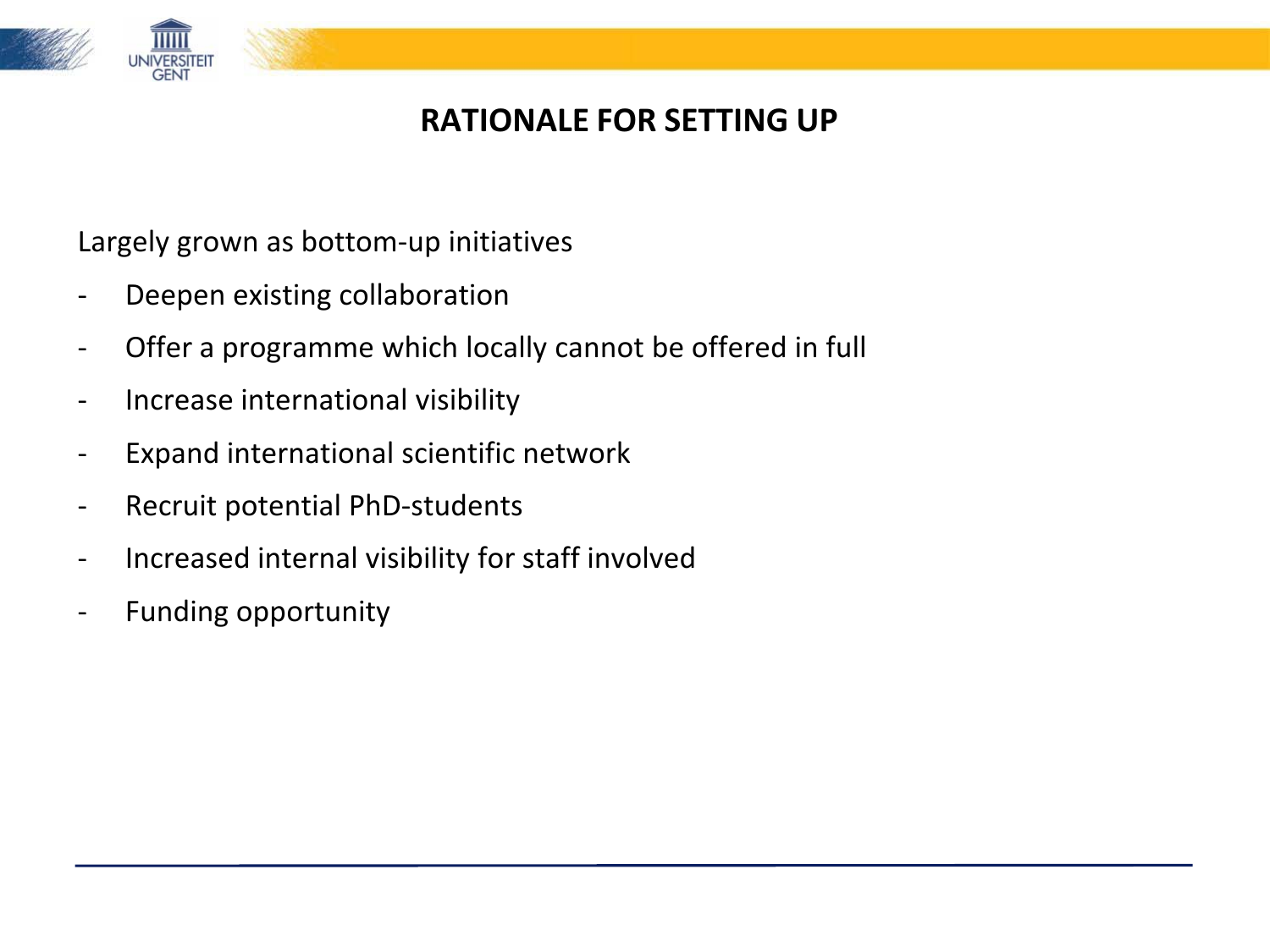

# **IMPACT ON THE INSTITUTION**

- Learning from the approach of the consortium partners
- Growth in number of English-taught courses and programmes
- Impact on services:
	- Housing
	- Increasing availability of specific language courses
	- Level of services to all international students increased
- Motor in creation of other joint programmes / double degrees
- Contribution to change in institutional culture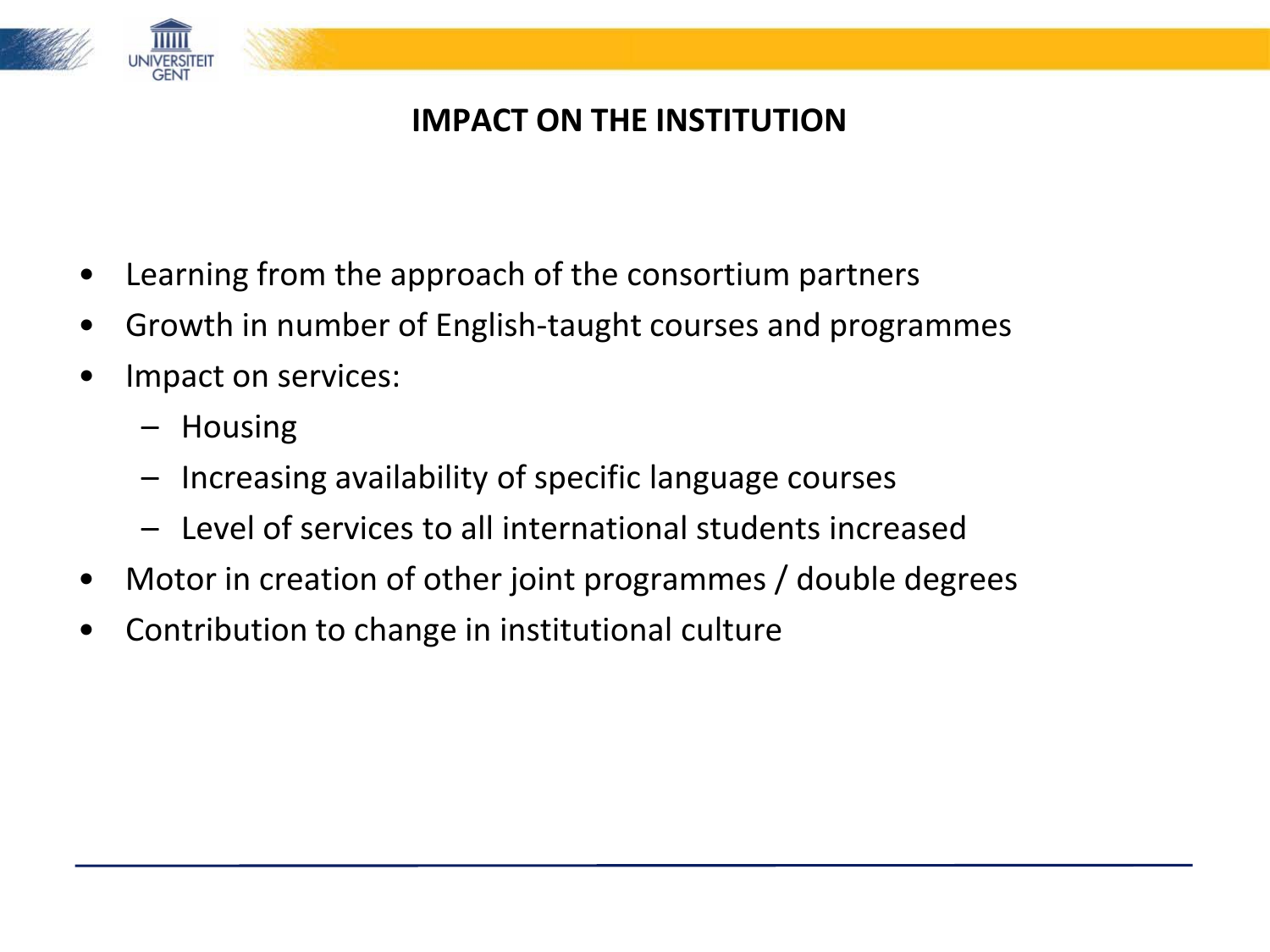

# **'Jointness'**

- *"EMJMDs […] Their specificity lies in their high integration / jointness"*
- Footnote: *"EMJMDs are expected to have set up a jointly designed and fully integrated academic curriculum with common implementation procedures, e.g. joint students application, selection, admission and examination rules, as well as with shared quality assurance mechanisms"*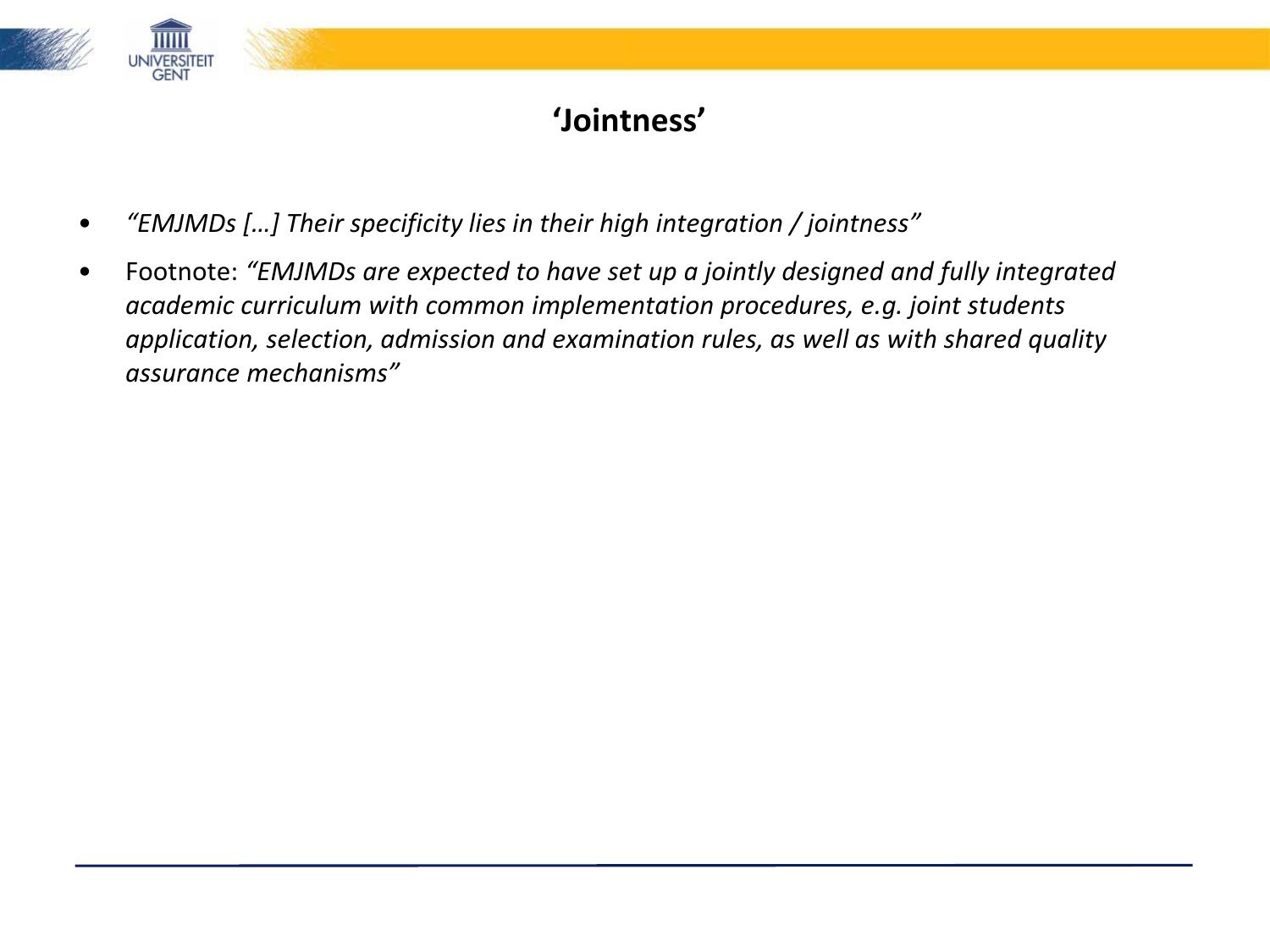

# **'Jointness' II**

- Originates in the academic design of the programme and corresponding mobility trajectory/ies
- Students become students of the consortium, not of individual universities "The whole is more than the mere some of the individual parts"
- Need for shared awareness of and responsibility toward the aims of the programme, of all staff involved, not only the core members

 $\rightarrow$  Do the partners share a common history?

• The jointness is concretized in a well-developed consortium agreement and functional administrative structures supported by the right management tools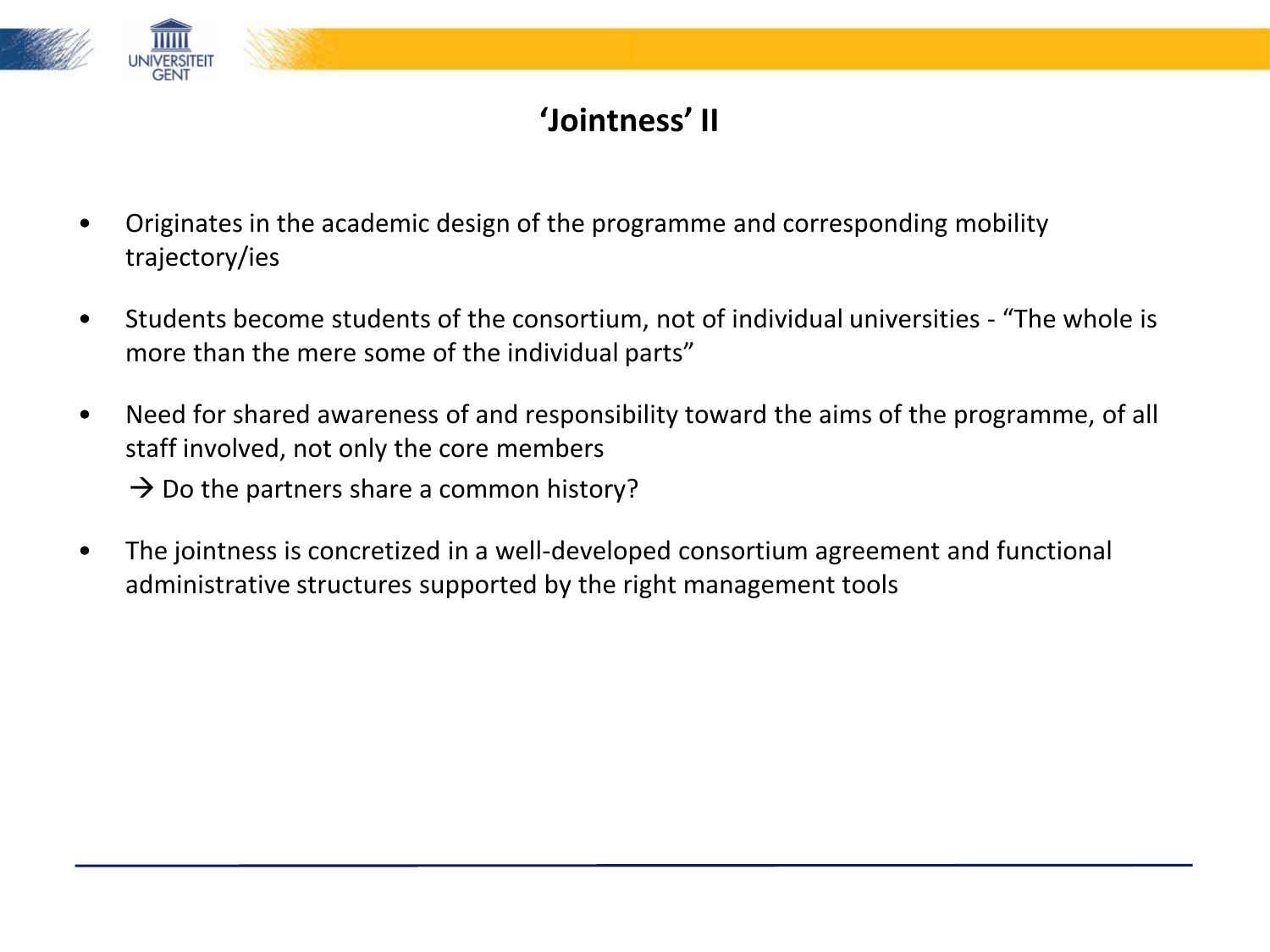

#### **OUR UNDERSTANDING OF JOINT PROGRAMMES**

- Many definitions around
	- Joint degree, joint programme, double degree, dual degree, multiple degree, etc.
	- EACEA: 'pragmatic' approach based on certificate(s) awarded
- Definitions vary according to
	- Aims of the collaboration
	- Type of degree awarded
- At UGent we use a programme-oriented approach:
	- Double-degree programme:
		- Two separate national programmes work closely together, but each award their own degree
	- Joint Programme
		- A new programme, with jointly defined learning outcomes
		- Regardless of degree-type delivered; however joint degree considered as best rendition
		- Maximum integration  $\rightarrow$  Erasmus Mundus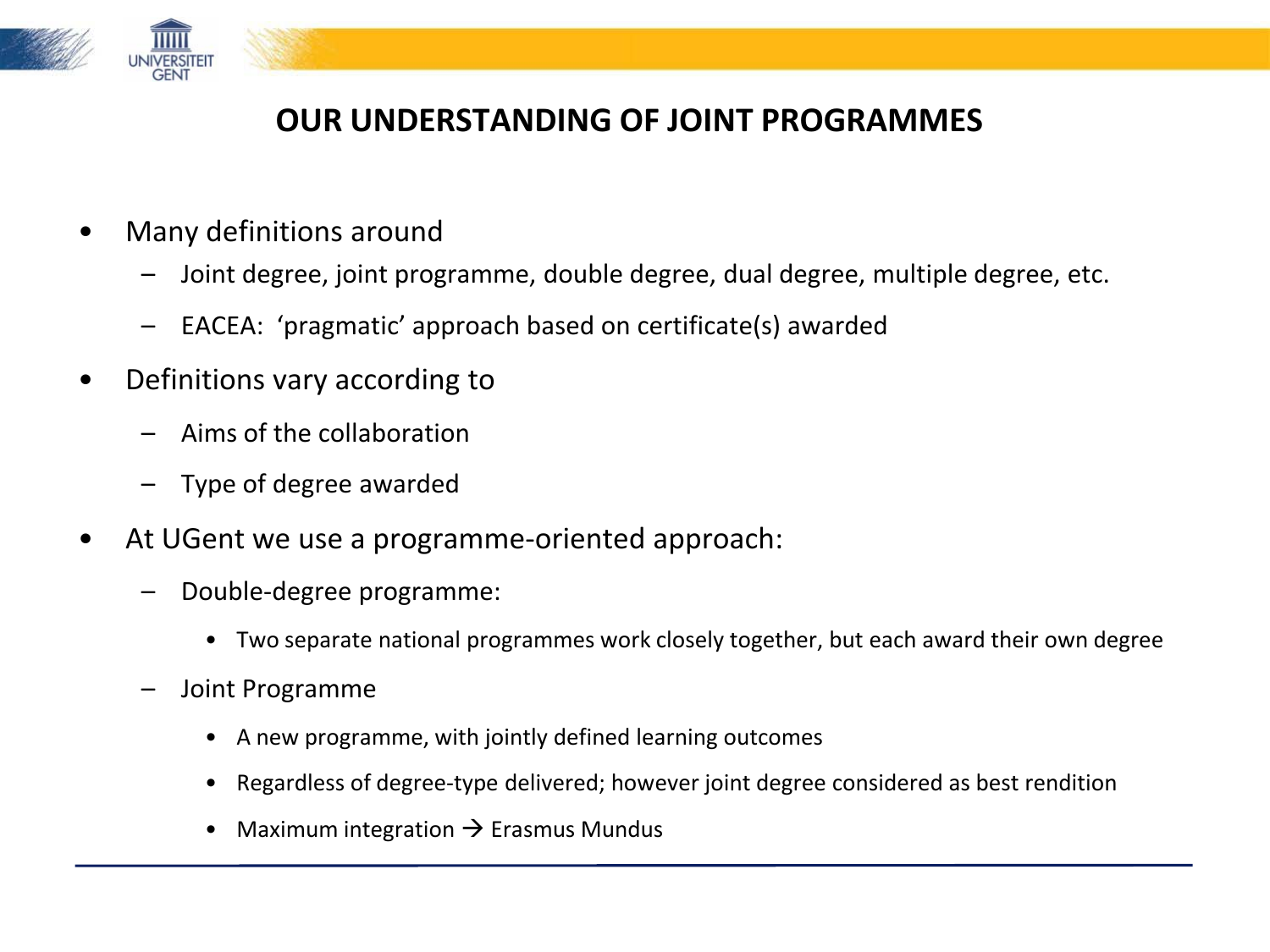

#### **MOBILITY SCHEMES**

- Mobility scheme developed on the basis of:
	- Academic design of the programme (complementarity)
	- Mobility requirements of the Erasmus Mundus programme (minimum ECTS)
	- Logistic constraints (housing, services)
- Beyond this, various models among the programmes:
	- From highly individualised choices in the common offer
	- over programmes with a common base (e.g. SEM 1) and subject-specific orientation in subsequent mobility periods,
	- to fully 'streamlined' schemes with students moving together as one cohort from partner to partner  $\rightarrow$  Maximum integration

- …

• Inclusion of moments when all students and key staff meet, regardless of individual trajectories (e.g. Summer Schools, thesis events, online tools, etc.)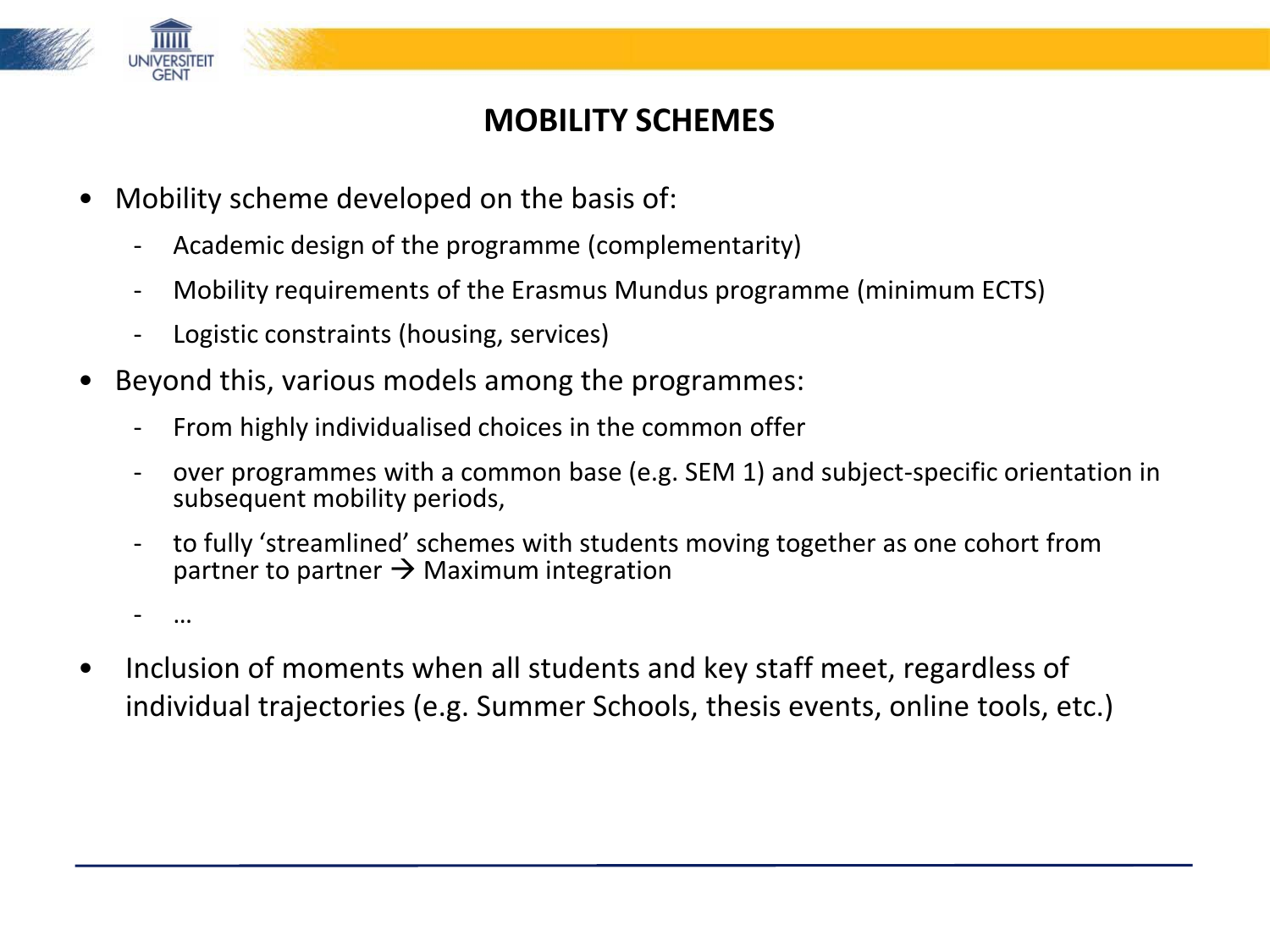

# **THE JOINT DEGREE**

- If possible, one joint programme comes with one degree title / qualification on one degree certificate ('programme brand' ) with one diploma supplement
- Certificate prepared at Ghent University as the coordinating institution
- Certificate carries the logos of all participating institutions
- To be signed by all representatives of the institutions participating in the degree awarding
- Diploma Supplement details all courses, across the consortium ('joint diploma supplement')
- **Recognition** 
	- Flemish Community: linked to NVAO accreditation
	- Accreditation considers the programme as a whole, including the offer at the partner institutions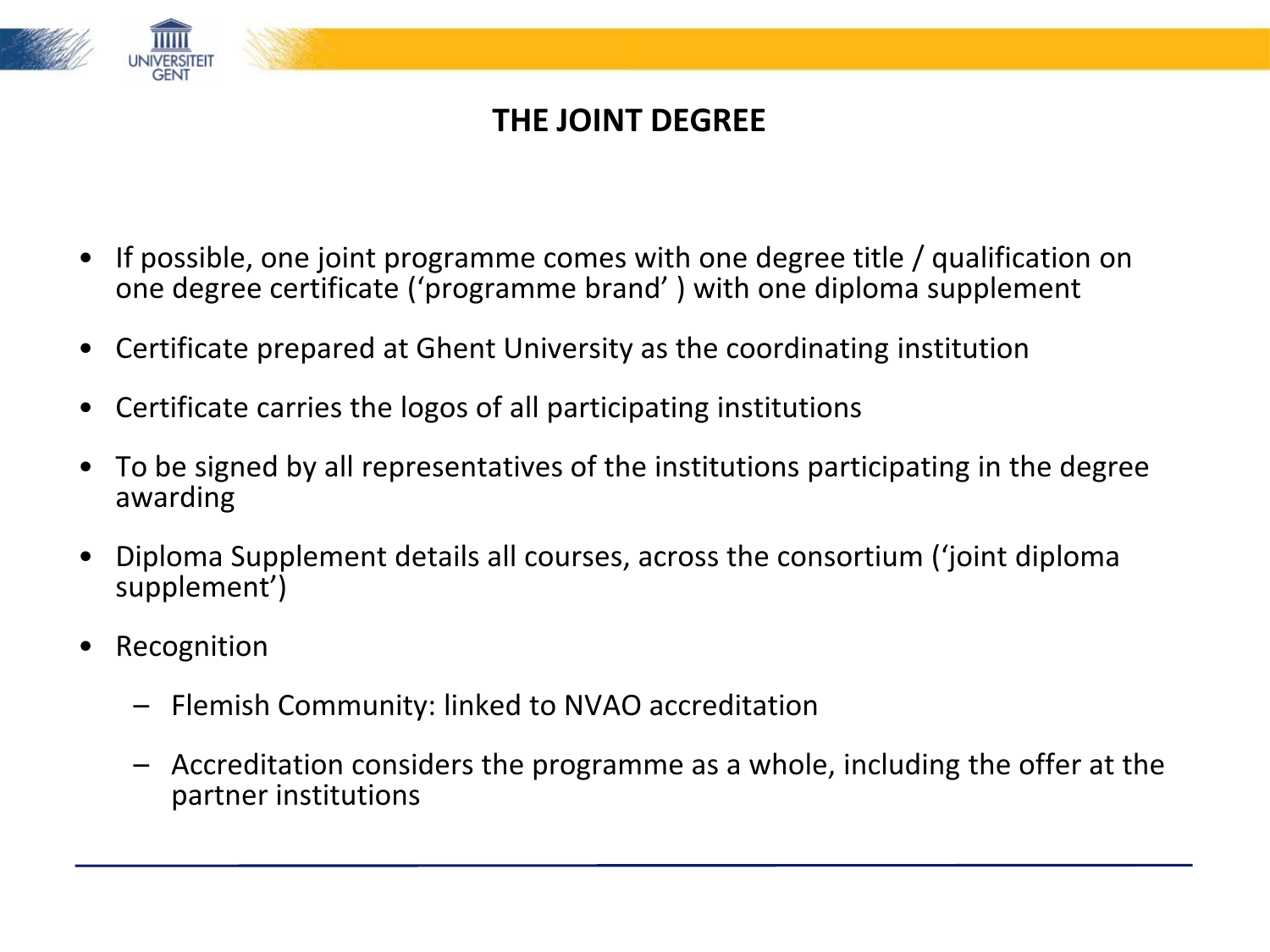

# **ADMINISTRATIVE STRUCTURES**

- In general EACEA addresses the project co-ordinator
- The head of the co-ordinating institution remains responsible as legal representative (i.e. Rector / Vice-Chancellor signs all contracts)
- The project co-ordinator
	- organises the secretariat for the consortium,
	- presides the Management Board,
	- guarantees the smooth operating of the consortium in general
- Preferably one full time secretariat coordinator is employed for the day-to- day workings of the consortium, under management of the project co- ordinator
- Appoint local liaison officers ('champions') closely involved in the programme at all partner universities to assure embedding, both academically and administratively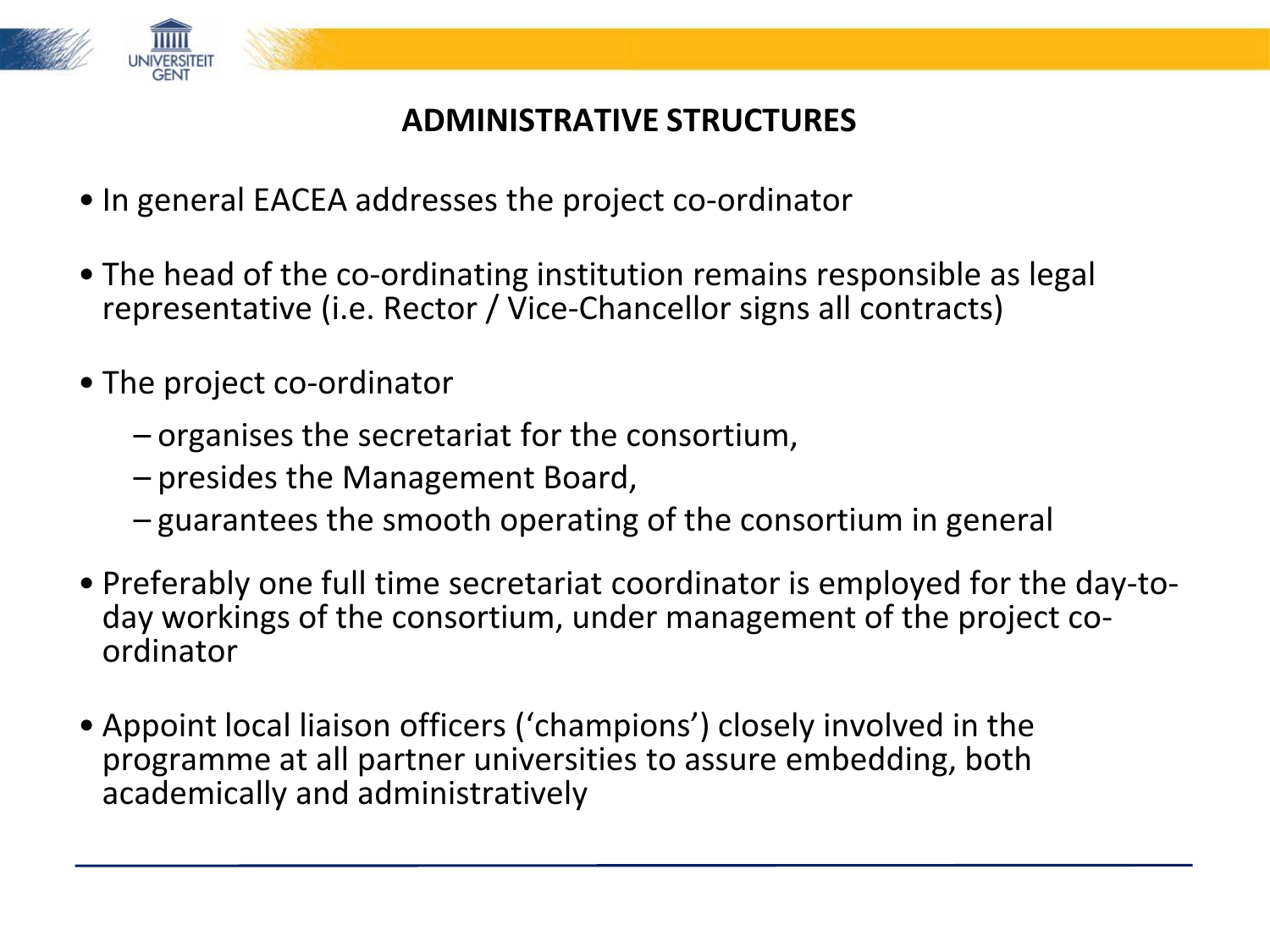

#### **GOVERNANCE AND ADMINISTRATIVE STRUCTURES**

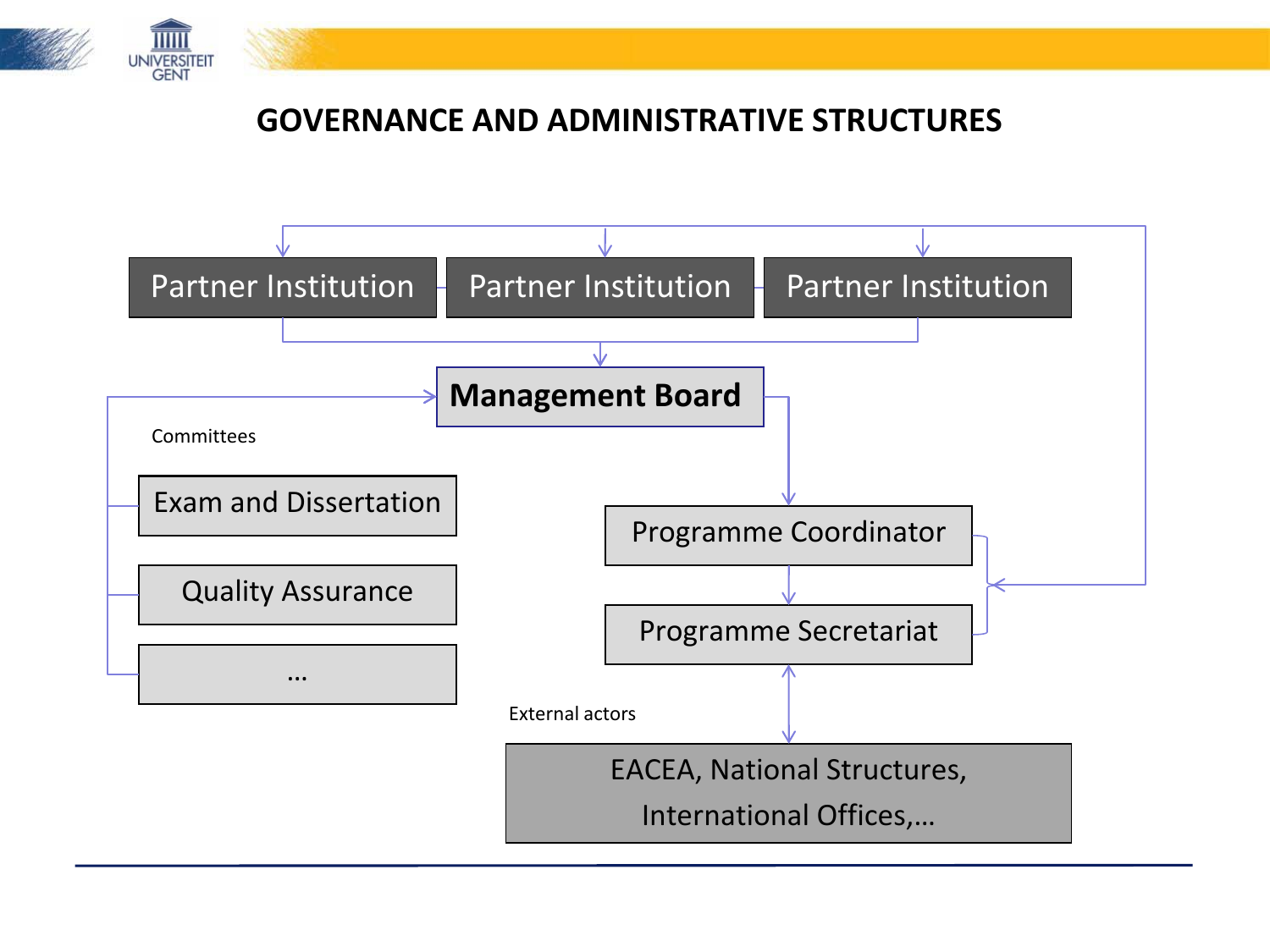

#### **CONSORTIUM AGREEMENT**

- Be aware of the possibly long approval process within the respective partner institutions
- Better strong and comprehensive than rushed
- To be covered:
	- Structure of the programme, mobility
	- organizational structure and responsibilities (management)
	- Financial arrangement (tuition fee, EC grant, transfers between partners)
	- Admission, Application, Selection procedure and enrolment procedure
	- Examination, transfer of credits
	- Degree delivery
	- Quality assurance
	- Intellectual property rights
	- Practical implementation (details preferably worked out in an Annex)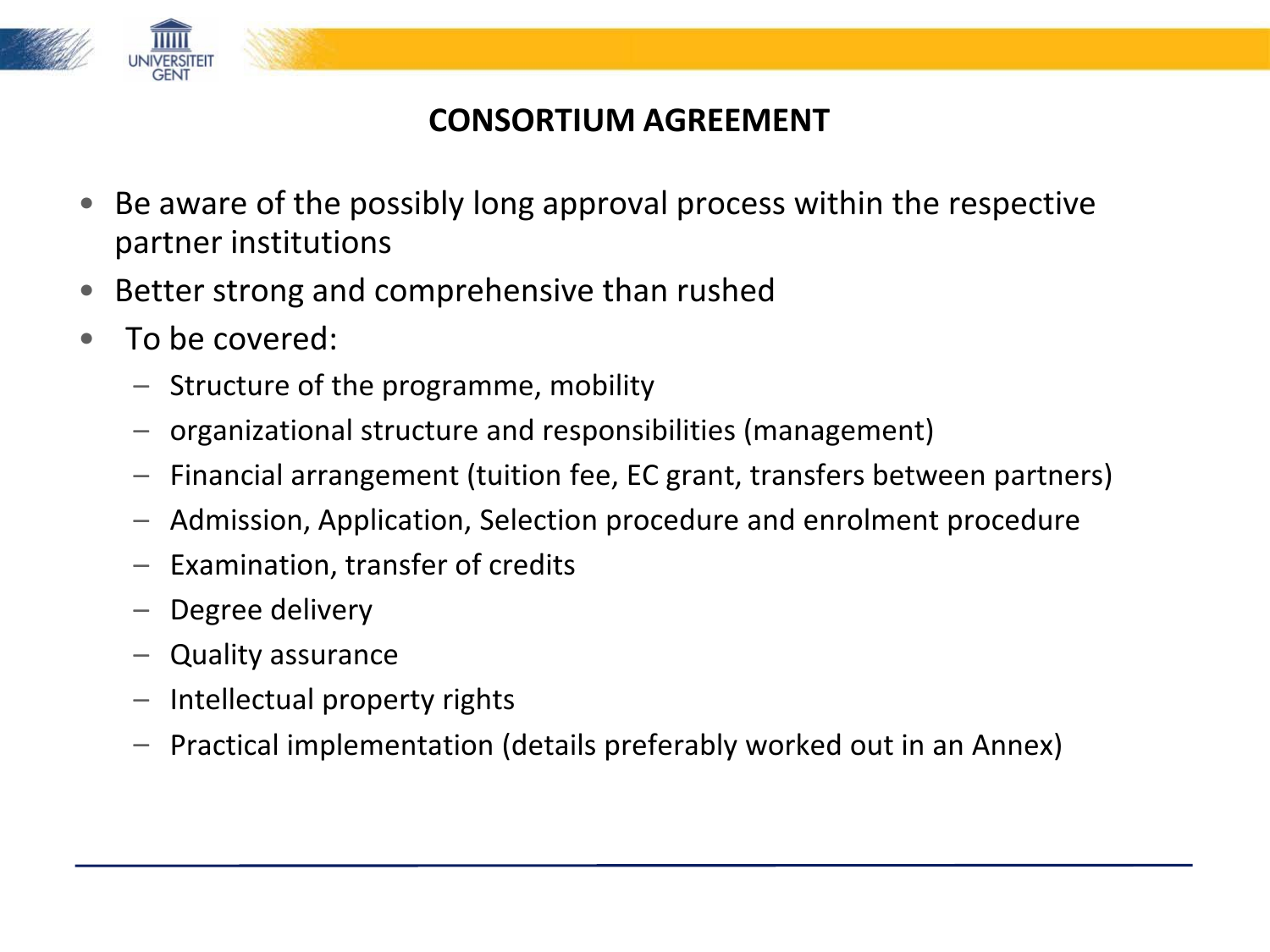

#### **EMPLOYABILITY**

• *"EMJMD aim to […]*

*improve the level of competences and skills of Master graduates, and in particular the relevance of the Joint Masters for the labour market, through an increased involvement of employers"*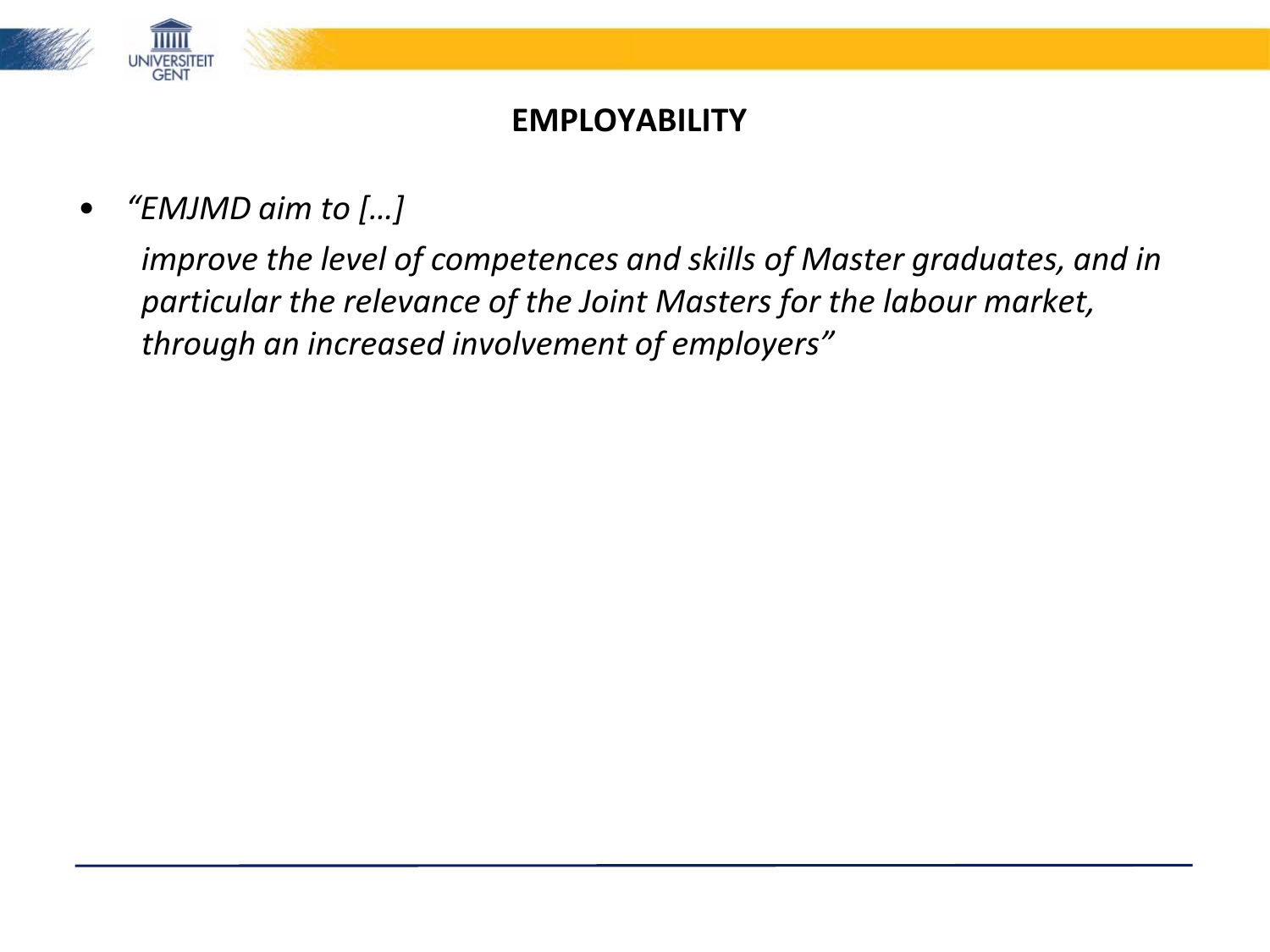

## **EMPLOYABILITY II**

- Emphasis grew from Erasmus Mundus II calls onwards; strong emphasis in Erasmus+
- EC's expectation of 'return on investment'
- Caveat: focus remains on attracting students globally
- Role of Associated Members
	- Advisory role to the management
	- contributions from the professional field in the courses
	- Internship positions under close academic guidance
- Follow-up of alumni; Alumni network
- Not to be forgotten: mobility and international experience makes students more employable, as should the quality and renown of the programme and its degree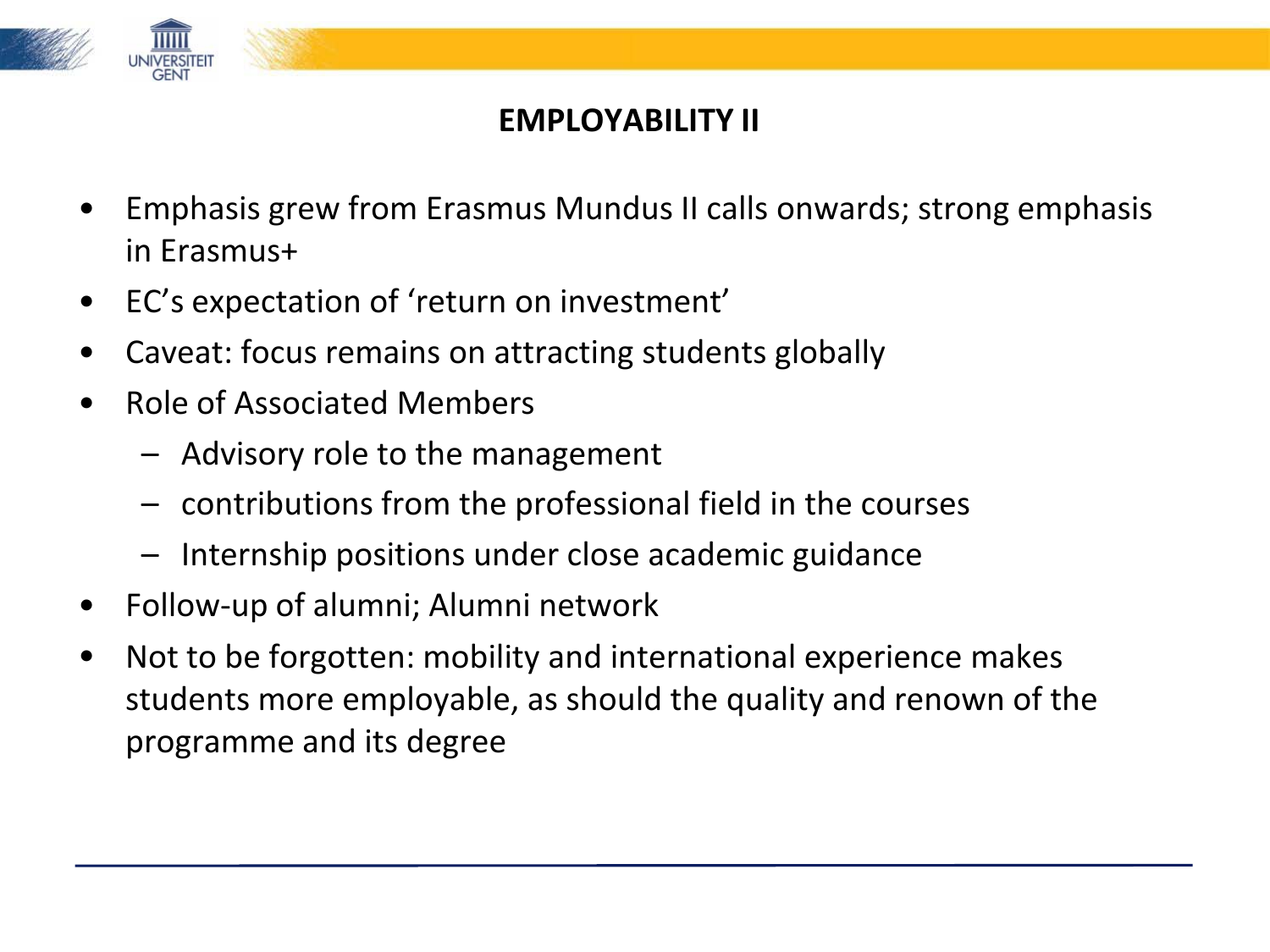

#### **SUSTAINABILITY**

• *"Selected EMJMDs will receive high levels of funding for a period of 4 to 5 years [= 3 cohorts] so as to allow them to […] reinforce their sustainability prospects"*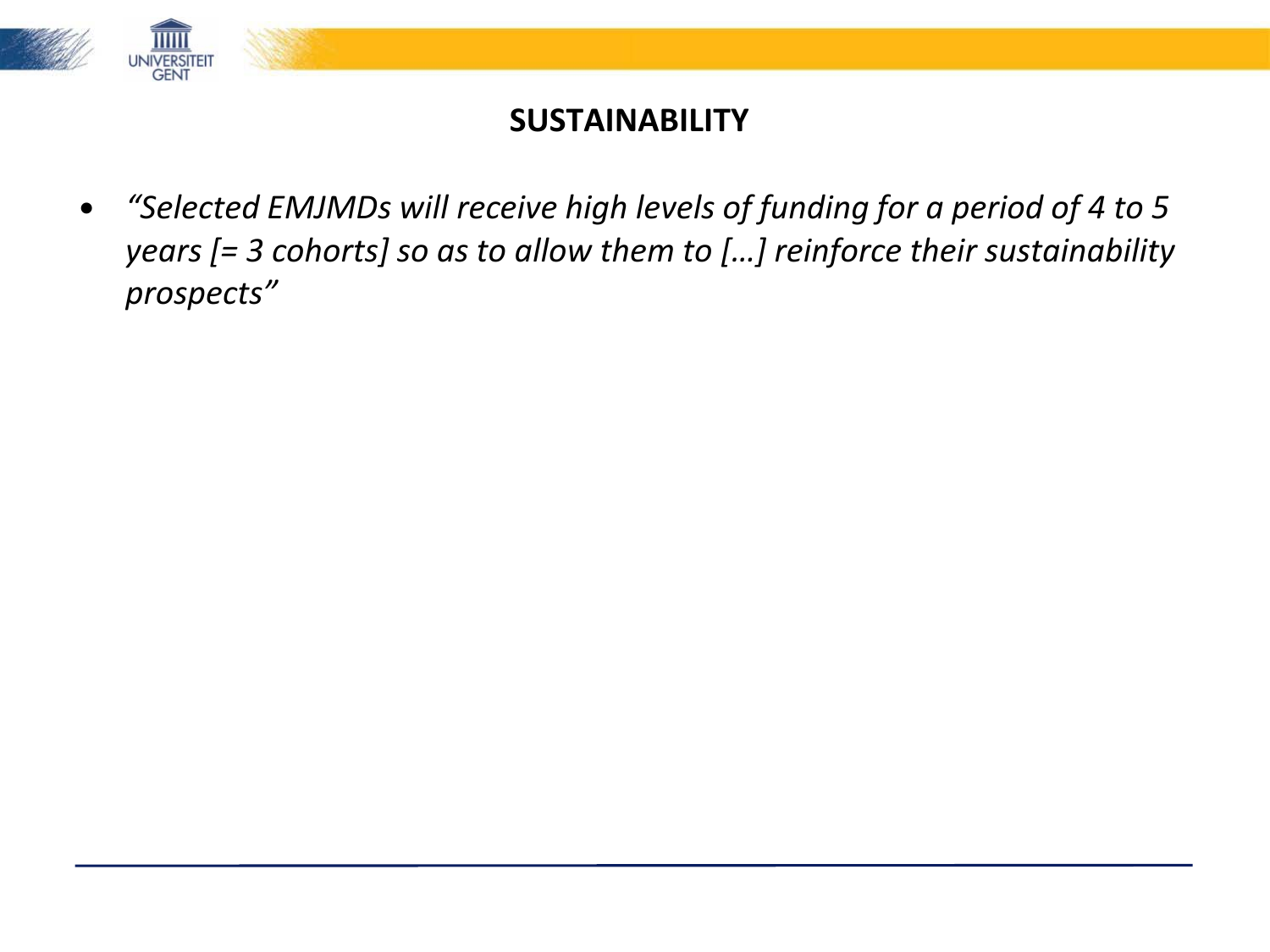

#### **SUSTAINABILITY II**

- Setting up a new course programme: semi-permanent nature
- European funding is to be considered seed money
	- $\rightarrow$  Funding is now reduced to three cohorts (short!)
- Many related aspects (promotion, quality, organisation,...) all aiming for:
	- maintaining enrolment figures
	- being cost effective
- Mostly, but not only a financial matter:
	- Quality: Programme accreditation / Degree recognition
	- Staff in consortium network: leaves, pensions, etc.
	- embedding in local academic and administrative structures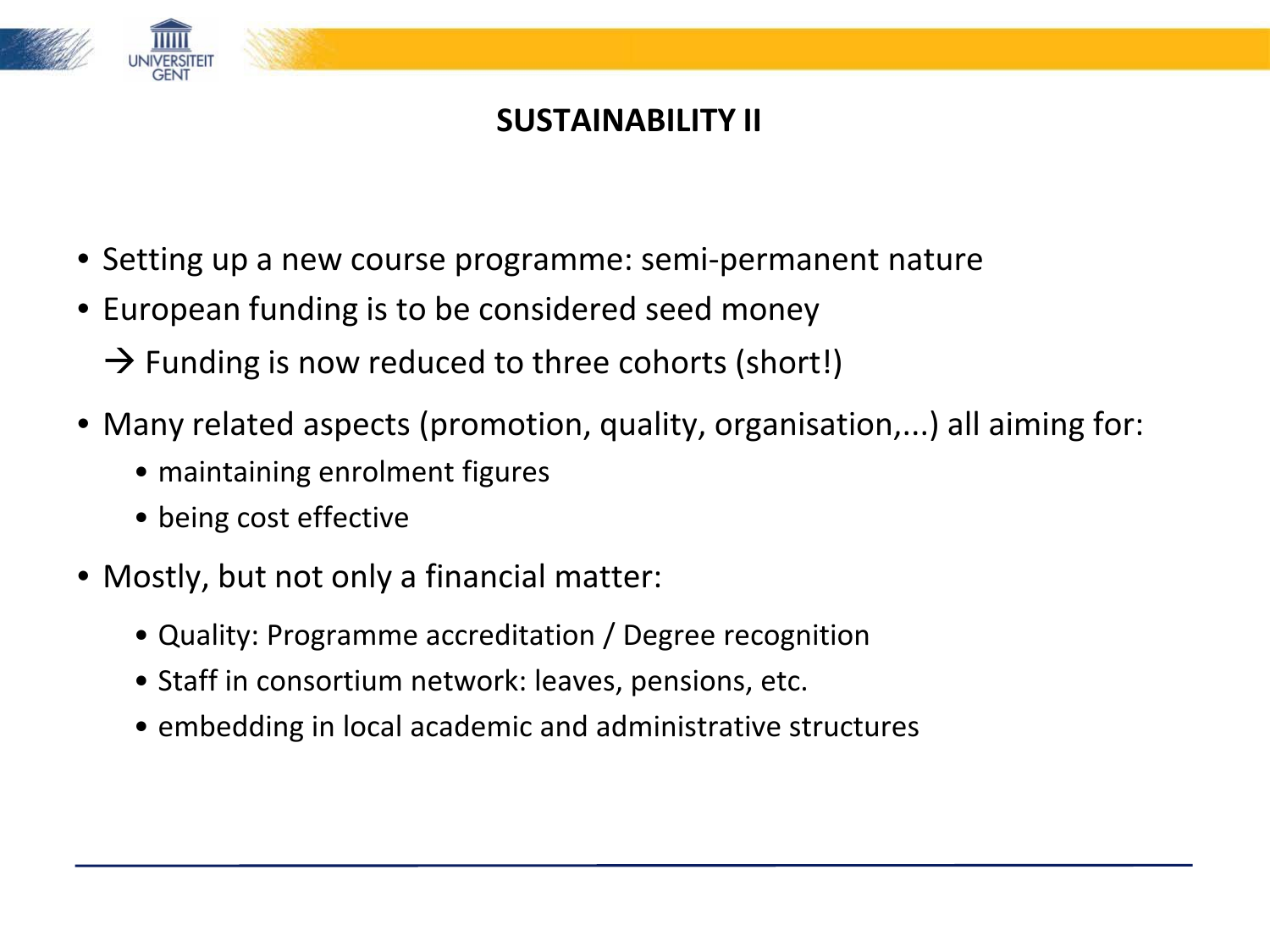

#### **SUSTAINABILITY II**

- Creation of a reserve fund
- Investigate possibilities for other external scholarship schemes
- Input from partner organisations for complementary funding
	- Extra scholarships
	- Joint investment from the partner universities
	- Extra funding for the programme management (eg. university support)
	- Cost-effective organisation (share administrative tasks?)